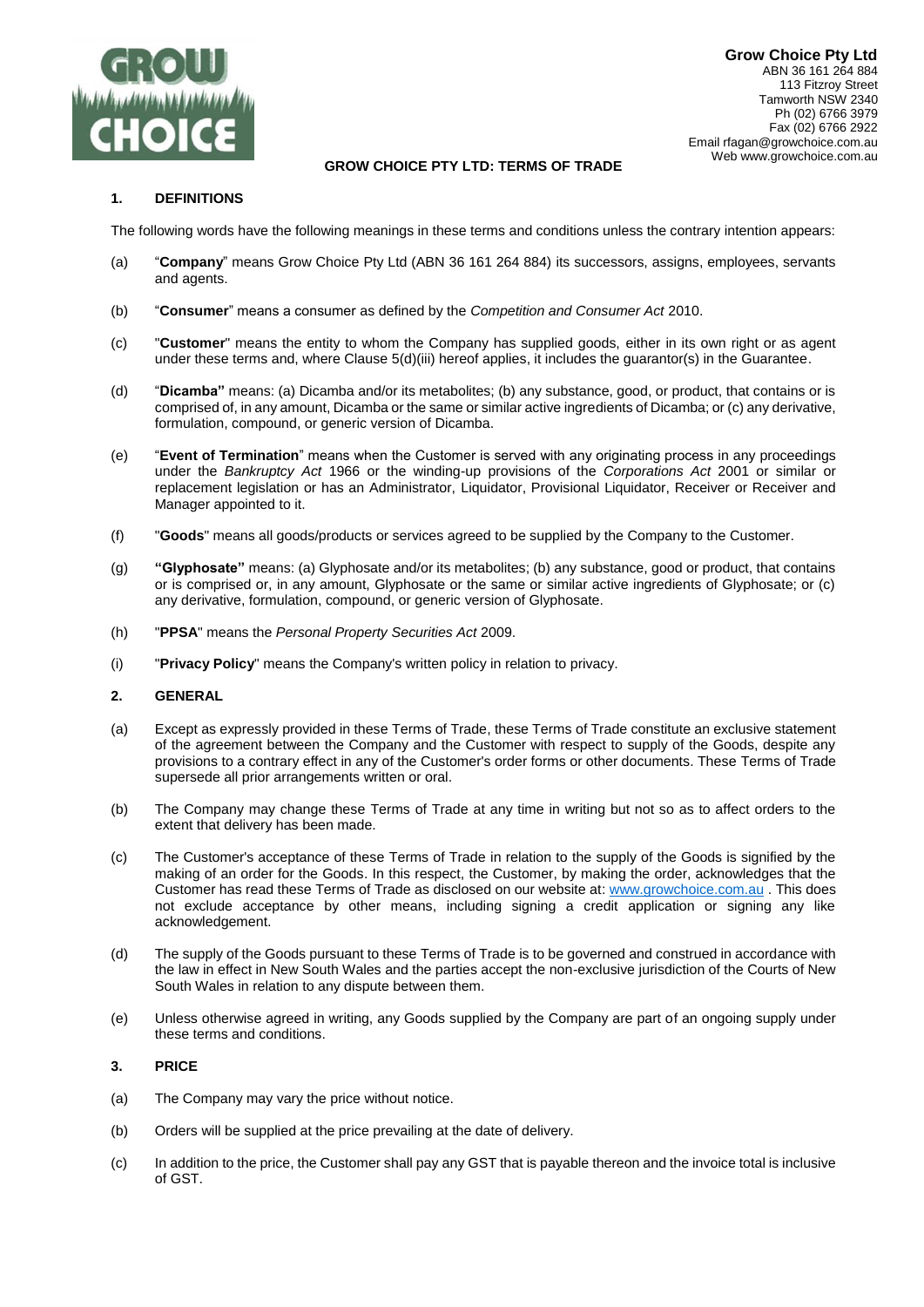(d) Unless otherwise stated, all prices quoted are exclusive of freight delivery costs, insurance and other charges in relation to the transfer of the Goods from the premises of the Company to the location designated by the Customer all of which charges shall be payable by the Customer.

# **4. PAYMENT**

- (a) Unless express agreement in writing is otherwise made with the Company and subject to clause 4(g), the price shall be paid on acceptance of order by the Customer in cash, credit card, electronic funds transfer (EFT) or by cheque.
- (b) Credit terms will only be available, at the Company's absolute discretion, upon approval of a written application for this purpose. The application for credit will contain or annex such financial information and documents as the Company may require. The Company will treat this information in a confidential manner and in accordance with its Privacy Policy. As a condition of providing credit, the Company may require the provision of personal guarantees or other forms of security.
- (c) If any payment in respect of the sale of Goods is not made in full within the agreed period, the Company is entitled to:
	- (i) terminate any agreement arising under Terms of Trade and any other contract for sale the Company may have with the Customer;
	- (ii) refuse to make any further delivery of Goods including refusing to deliver Goods ordered by the Customer;
	- (iii) demand and receive immediate payment of any invoice in respect of an agreement arising under these Terms of Trade whether payment is then due or not; and
	- (iv) recover possession of all Goods to which it has retained title under clause 8.
- (d) All losses, expenses and costs, including legal fees on an indemnity basis, consequent upon the Customer's failure to pay on the due date, are recoverable from the Customer by the Company.
- (e) Interest will be charged on overdue accounts at a rate equivalent to the interest rate prescribed by section 100 of the *Civil Procedure Act* 2005 (NSW) or any replacement thereof, until payment of the debt plus all costs, charges and expenses which may be incurred by the Company are recovered.
- (f) Payment of any amount by the Customer must be treated as being received in the following order:
	- (i) First, in relation to obligations that are not secured ("secured" in this clause means secured under the PPSA), in the order in which those obligations were incurred;
	- (ii) Second, in relation to obligations that are secured, but not by purchase money security interests, in the order in which those obligations were incurred; then,
	- (iii) Third, in relation to obligations that are secured by purchase money security interests, in the order in which those obligations were incurred.
- (g) In the event that the order is a custom item and the order is accepted by the Company, a 50% non-refundable deposit is required on placement of the order. The remaining 50% is to be paid prior to dispatch of the custom item.
- (h) If payment is made by cheque which is dishonoured, the Company reserves the right to charge the Customer for accounting and bank charges and other fees incurred by it in respect of such dishonour.

# **5. SECURITY FOR PAYMENT**

- (a) Where the Customer is not a Consumer, the Customer as beneficial owner (and where there is more than one person trading together as the Customer, jointly and severally) hereby charges in favour of the Company all freehold and leasehold interests in land which the Customer now has or may acquire with the payment of all money which may become owing to the Company by the Customer.
- (b) The Customer, in such circumstance, further acknowledges that the Company is entitled to register a caveat to protect its interest under such charge.
- (c) In Clause 5(a) above, "real property" includes estates and interests including leasehold.
- (d) In certain circumstances, the Company may, at its absolute discretion, agree to accept a Credit Account Application from a Customer.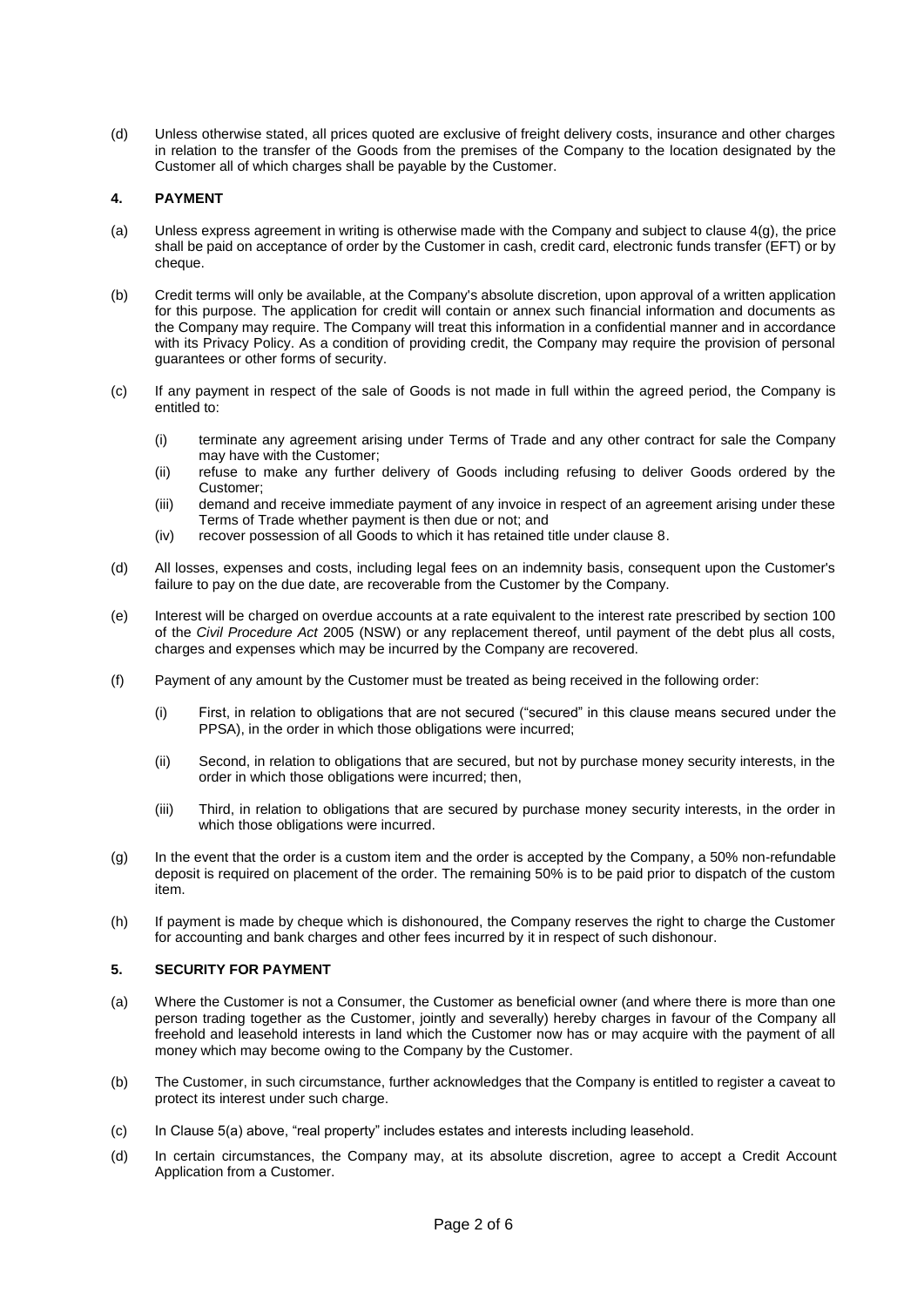- (e) In the event of the Customer in any Credit Account Application purports to be a corporation, each of the persons who have signed the Credit Account Application as Directors/Secretary of and on behalf of the corporation:
	- (i) warrants that the corporation has been incorporated;
	- (ii) acknowledges that the Credit Account Application is for business purposes solely;
	- (iii) jointly and severally guarantees the due performance of the corporation in relation to its obligations pursuant to these Terms of Trade and/or with the Credit Account Application in every aspect and, in the event that the corporation fails to perform its said obligations, agree that they shall be personally liable under these Terms of Trade and/or their Credit Account Application both jointly and severally as if they had been named herein as the Customer;
	- (iv) acknowledges that, but for each of those persons so warranting, acknowledging, guaranteeing and agreeing, the Company would not have accepted the said Credit Account Application or any orders placed by the Customer in reliance upon the same.

### **6. ORDERS**

The Company shall be under no obligation to accept the whole or part of any order, unless otherwise agreed by the Company.

### **7. DELIVERIES**

- (a) Unless otherwise agreed, the Customer will bear the costs of delivery of the Goods at premises nominated by the Customer.
- (b) Delivery may be made by the Company or its contractors or agents.
- (c) Delivery shall be deemed to have been made on receipt by the Company's authorised carrier of a delivery note signed by a representative of the Customer or loading onto the Customer's nominated carrier.
- (d) The Customer shall provide secure and suitable off-loading facilities at the premises so as to facilitate the safe and timely off-loading of the Goods.
- (e) Where the Customer is not a Consumer, the Company shall not be liable for any loss or damage, including consequential loss, suffered by the Customer arising from or related to any late delivery or failure to make delivery of an order whether in whole or in part and whether there exists a breach of contract or negligence or breach of any other obligation whatsoever.
- (f) Every endeavour will be made by the Company to complete delivery within the period, if any, stated but no liability can be accepted by the Company for delay in delivery or non-delivery.

#### **8. RISK AND TITLE**

- (a) The Goods shall be at the Customer's risk from delivery by the Company or its third party supplier.
- (b) Without limiting the generality of clause 8(a), all transit/carriage of the Product shall be at the Customer's risk whether from the Company to the Customer or the third party to the Company or the third party to the Customer and whether such transit/carriage is arranged by the Company the third party or the Customer.
- (c) The Customer, within 24 hours of request, shall give the Company instructions as to delivery or collection of the Goods.
- (d) Notwithstanding that the risk in the Goods may have passed to the Customer, the Company and the Customer agree that, where the Customer is not a Consumer, ownership of the Goods shall not pass until:
	- (i) the Customer has paid the Company all amounts owing for the particular Goods; and
	- (ii) the Customer has met all other obligations due by the Customer to the Company in respect of all contracts between the Company and the Customer.
- (e) Receipt by the Company of any form of payment other than cash shall not be deemed to be payment until that form of payment has been honoured, cleared or recognised and until then the Company's ownership or rights in respect of the Goods shall continue.
- (f) It is further agreed that, where the Customer is not a Consumer: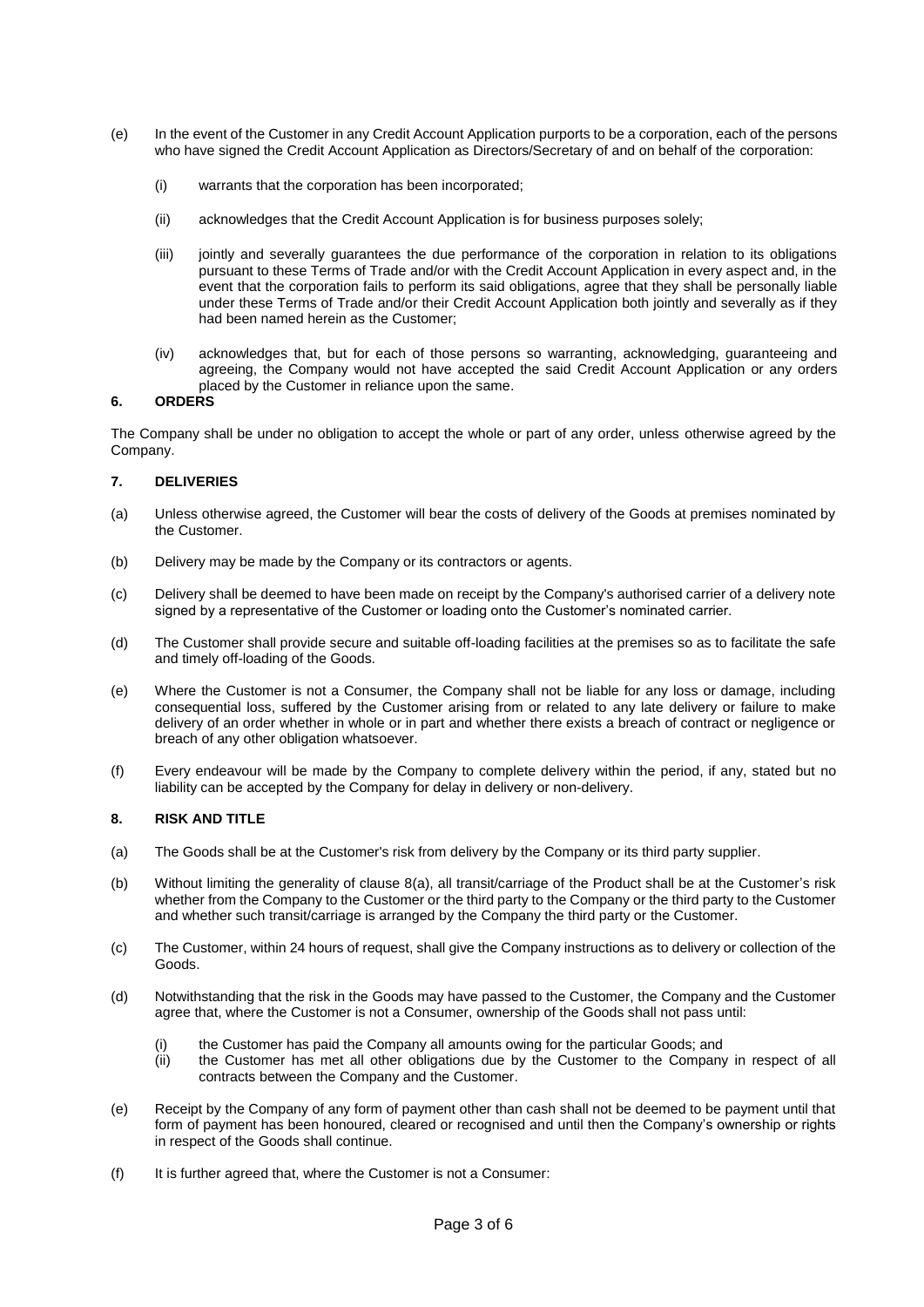- (i) the Goods shall be kept separate and identifiable until the Company shall have received payment and all other obligations of the Customer are met; and
- (ii) until such time as ownership of the Goods shall pass from the Company to the Customer, the Company may give notice in writing to the Customer to return the Goods or any of them to the Company. Upon such notice, the rights of the Customer to obtain ownership or any other interest in the Goods shall cease; and
- (iii) the Company shall have the right of stopping the Goods in transit whether or not delivery has been made; and
- (iv) If the Customer fails to return the Goods to the Company then the Company or the Company's agent may (as the invitee of the Customer) enter upon and into land and premises owned, occupied or used by the Customer, or any premises where the Goods are situated and take possession of the Goods; and
- (v) the Customer is only a bailee of the Goods and, until such time as the Company has received payment in full for the Goods, then the Customer shall hold any proceeds from the sale or disposal of the Goods, up to and including the amount the Customer owes to the Company for the Goods, on trust for the Company; and
- (vi) the Customer shall not deal with the money of the Company in any way which may be adverse to the Company; and
- (vii) the Customer shall not charge the Goods in any way nor grant nor otherwise give any interest in the Goods while they remain the property of the Company; and
- (viii) the Company can issue proceedings to recover the price of the Goods sold notwithstanding that ownership of the Goods may not have passed to the Customer; and
- (ix) until such time that ownership in the Goods passes to the Customer, if the Goods are converted or incorporated into other Goods, the parties agree that the Company's security interest will continue in accordance with the PPSA.

## **9. WARRANTIES, GUARANTEES AND CONDITIONS**

- (a) All implied guarantees, warranties and conditions are excluded to the maximum extent permitted by law.
- (b) To the maximum extent permitted by law, the Company is not liable for:
	- (i) any loss or damage to the Goods resulting from any action or omission on the part of the Company, or the employees, contractors or agents of the Company; or
	- (ii) any special, consequential, direct or indirect loss and damage incurred by the Customer.
- (c) The Customer shall examine the Goods after delivery and immediately inform the Company of any alleged defect in the Goods. To the maximum extent permitted by law, the Company shall have no liability to the Customer for any defect that visual examination would ordinarily reveal unless the Company receives written notification within two (2) business days from the date of delivery.
- (d) If a defect exists in the Goods and that defect occurred before delivery, the Company will repair or replace those Goods free of charge upon the Customer returning the defective Goods.
- (e) To the maximum extent permitted by law, Clause 9(d) constitutes the Customer's sole remedy in the respect of the supply of defective Goods.
- (f) Where the Customer buys the Goods as a Consumer, these Terms of Trade shall be subject to any laws or legislation governing the rights of Consumers and shall not affect the Consumer's statutory rights. The Company refers each such Consumer to the Consumer Guarantee Guide at the following link: [http://www.consumerlaw.gov.au/content/Content.aspx?doc=the\\_acl/guidance.htm](http://www.consumerlaw.gov.au/content/Content.aspx?doc=the_acl/guidance.htm) and states that nothing in these Terms of Trade is to be taken as seeking to contract out of the Consumer's statutory rights.
- (g) In the event of a breach of an implied guarantee, condition or warranty which cannot by law be excluded or modified, including any guarantee, condition or warranty implied by the *Competition and Consumer Act* 2010, the Company's liability shall at the Company's option be limited to:
	- (i) the repair or replacement of the Goods or the supply of equivalent Goods; or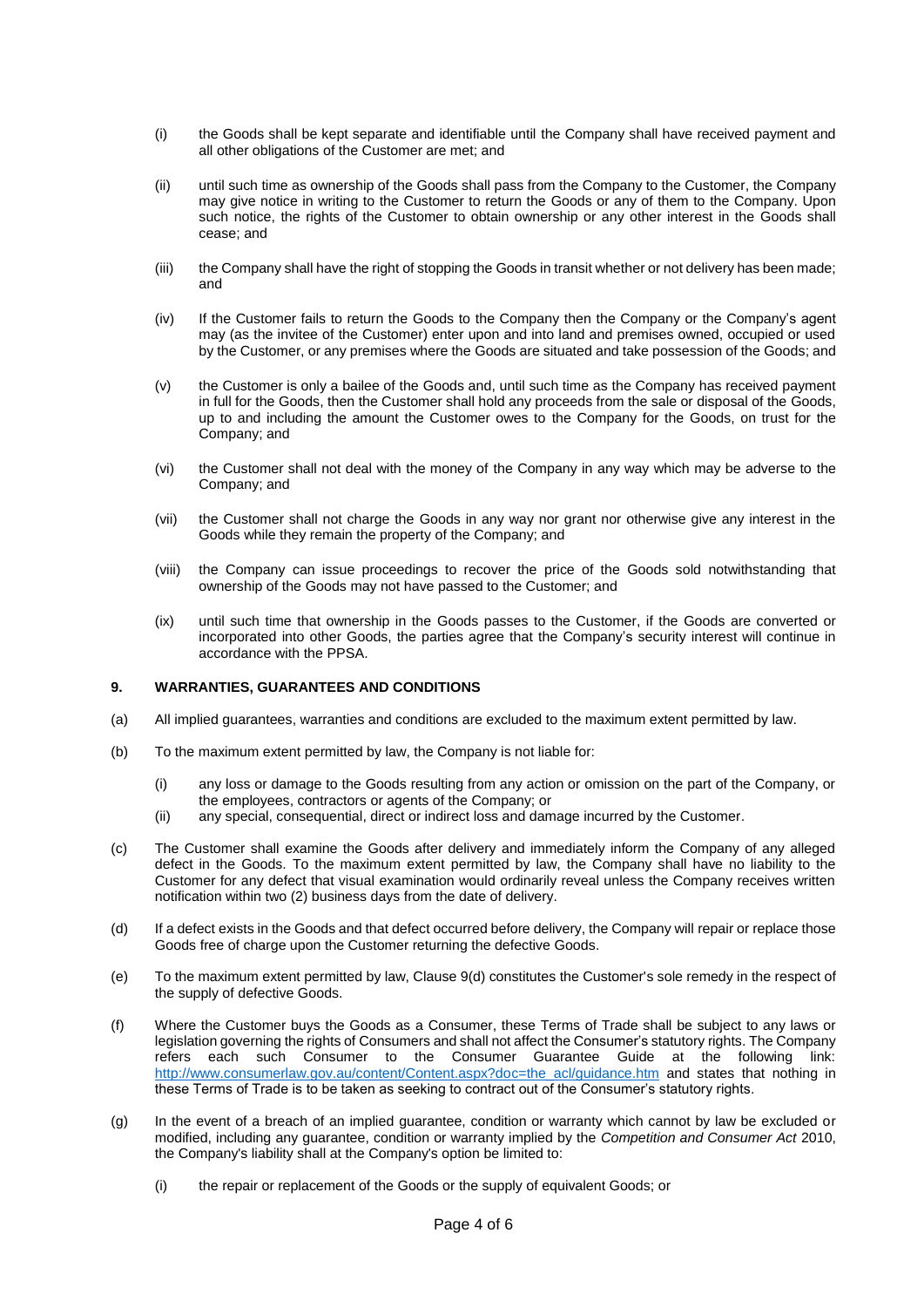- (ii) the cost of such repair, replacement or supply.
- (h) Nothing in these Terms of Trade is intended to have the effect of contracting out of any applicable provisions of the Competition and Consumer Act 2010 ("CCA") or the Fair Trading Acts ("FTA") in each of the States or Territories of Australia (including any substitute to those Acts or re-enactment thereof), except to the extent permitted by those Acts where applicable.
- (i) The Company shall not be responsible for damage or fault in performance arising out of incorrect or inappropriate operation of the Goods by the Customer. The Customer acknowledges that the Company gives no warranty as to fitness of the Goods for its intended application of the Customer and that the Customer has relied entirely upon its own evaluation thereof.
- (j) The Customer warrants that it has not relied upon any representations made by the Company which has not been stated expressly in this agreement or upon descriptions or illustrations or specifications contained in any document including any catalogues or publicity material supplied by the Company.
- (k) To the extent that the Goods or any component part thereof is supplied to the Company by a third party, the warranty offered by the Company in relation to the Goods or the component part thereof (as applicable) shall be limited to the Company's right of redress if any against the third party supplier arising out of any alleged fault/defect in the Goods or component part thereof.
- (l) All Goods sold by the Company carrying a warranty period are subject to the manufacturer's terms and conditions of warranty.

## **10. CREDIT**

- (a) No Goods may be returned to the Company or credit allowed for such return without the prior written approval of the Company.
- (b) Any application by the Customer to return Goods and receive a credit shall be in writing and shall state the reason for the return and the action requested by the Customer on the part of the Company.
- (c) Goods wrongly ordered by the Customer and accepted for credit return by the Company shall be subject to a 15% re-stocking fee.

#### **11. USE OF LOGOS**

The use of any Company logos must be in accordance with the Company's brand guidelines.

#### **12. TERMINATION**

- (a) Where the Customer is not a Consumer, the Company may, in addition to any other course of action available to it, elect to terminate any agreement made pursuant to these terms and conditions by notice in writing to the Customer if an Event of Termination occurs.
- (b) On termination, all invoices rendered by the Company are payable immediately.

### **13. CUSTOMER'S WARRANTIES**

Where the Customer is not a Consumer, the Customer warrants that:

- (a) the Customer is a party to any agreement with the Company as a principal in its own right.
- (b) any financial information the Company may require the Customer to give is true and accurate and the Customer will keep the Company informed of any material adverse change.
- (c) the Customer will not make any representations or claims about the Goods to persons to whom it sells the Goods which are false and misleading.
- (d) the Customer shall advise the Company forthwith if it ceases trading or if it commences to trade through a different entity of if there is a material change in its ownership or control.

#### **14. PERSONAL PROPERTY SECURITIES ACT 2009 ("PPSA")**

- (a) This clause only has application where the Customer is not a Consumer.
- (b) In this clause: